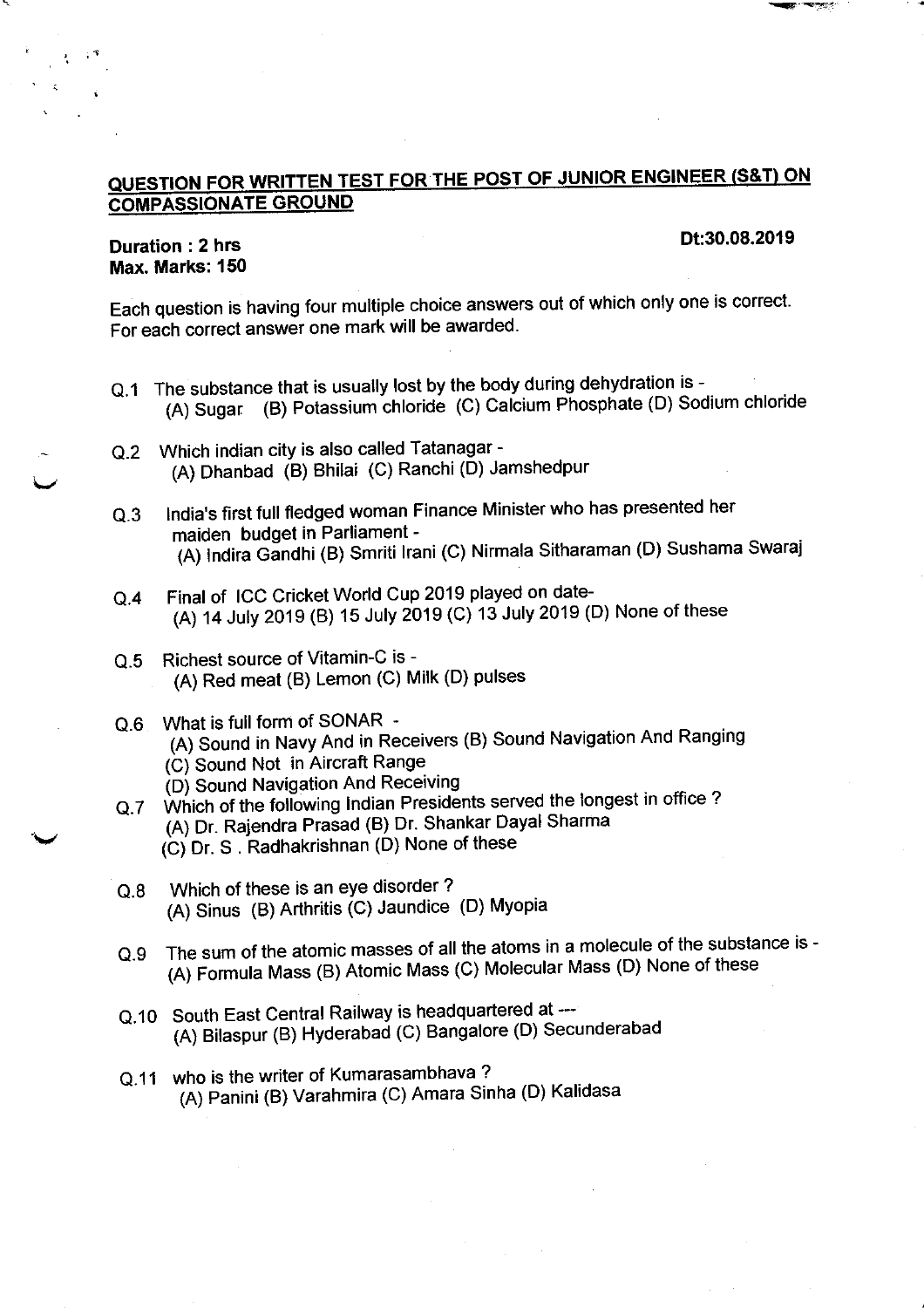| Q.12 How many spokes are there in Ashoka Chakra? |
|--------------------------------------------------|
| (A) 24 (B) 18 (C) 22 (D) 14                      |

- Q.13 What is the symbol of "Samajwadi Party" ? (A)Hathi (B) Cycle (C) Broom (D) Kamal
- Q.14 The 2000 rupee note carries the image of (A) Red Fort (B) Mangalyan (C) Taj Mahal (D) None of these
- Q.15 What is the capital of Turkey? (A) Baghdad (B) Ankara (C) Tashkent (D) None of these
- Q.16 Bandipur National Park is situated in (A) Karnataka (B) Sikkim (C) Kerala (D) None of these
- Q.17 Kandala Port is at-- (A) Gujarat (B) Tamil Nadu (C) Karnataka (D) None of these
- Q.18 Kota is situated on the bank of river -(A) Ganga (B) Chambal (C) Shipra (D) None of these
- Q.19 Tenure of Rajya Sabha members is-  $(A)$  4 years (B) 3 Years (C) 5 Years (D) None of these
- Q.20 Eiffel Tower is situated at-- (A) China (B) ltaly (C) France (D) None of these
- Q.21 11,13, 17,19,23,25, ? (A) 26 (B) 27 (C) 29 (D) 37
- $Q.22$  2, 15, 4, 12, 6, 7, ?, ?  $(A) 8, 8$  (B) 8, 0 (C) 3, 8 (D) None of these
- $Q.23$  bacb b bab (A) acbb (B) bacc (C) bcaa (D) cabb
- Q.24 Laugh: Joy:: Weep: ? (A) Grief (B) Remorse (C) Baby (D) Punishment
- Q.25 Mango: Fruit: : Potato; ? (A) Root (B) Fruit (C) Stem (D) Flower
- Q.26 Choose out the odd one (A) Malaria (B) Plague (C) Dengue (D) Tetanus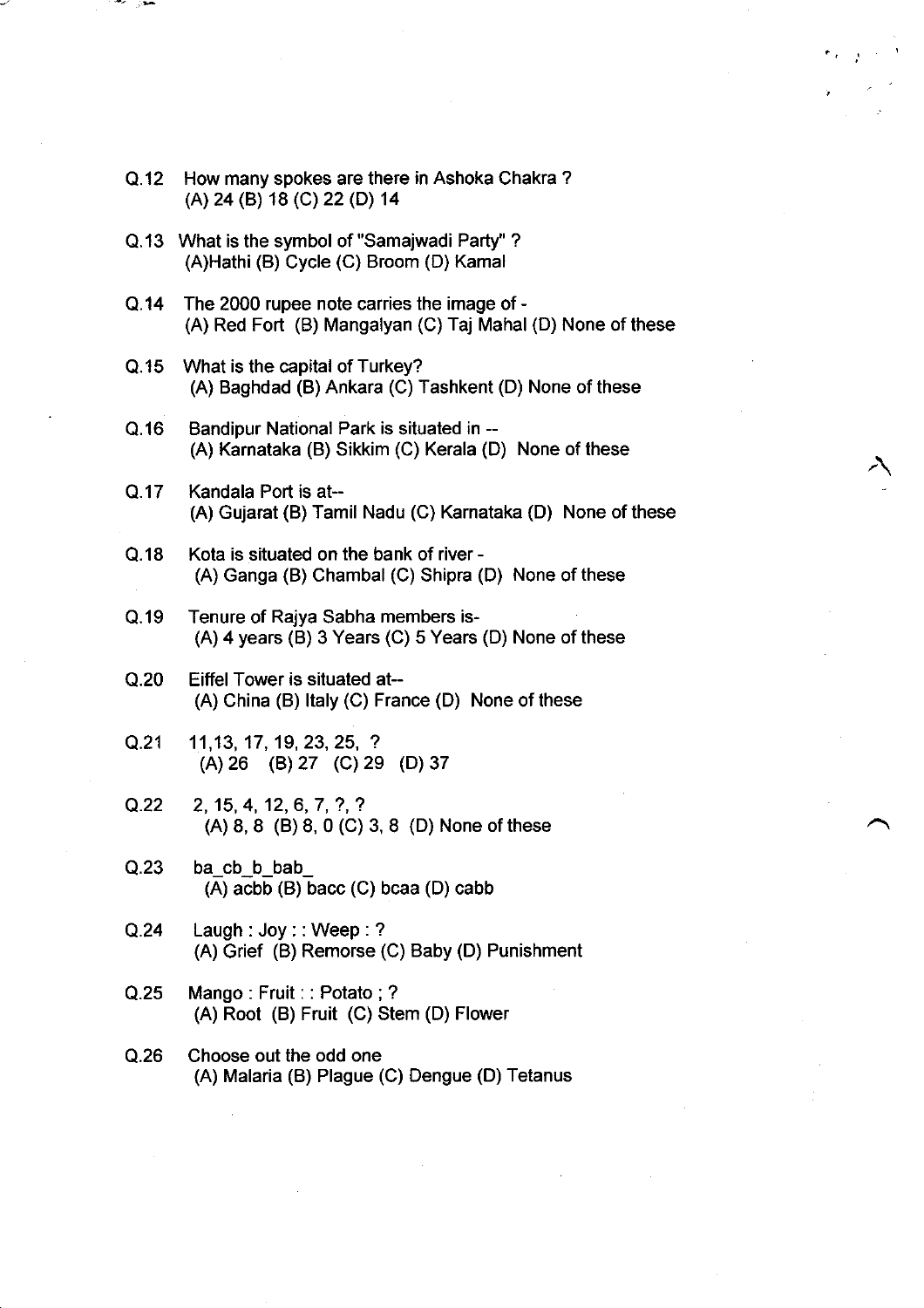Q. 27 Choose the odd one (A) Goat (B) Puppy (C) Cow (D) Buffalo

 $\frac{1}{4}$  and  $\frac{8}{4}$ 

- Q.28 ln a certain code language, BEAT is written as WZG, then what will be the code of MILD ? (A) ONRW (B) NOWR (C) ONWR (D) NROW
- Q.29 In a certain code language, SPIDER is written as PSDIRE, then what will be the code of COMMON ? (A) OCOMMO (B) OCMMNO (C) OCMOMN (D) OCMMON
- Q.30 Pointing towards a person, a man said to a woman "His mother is the only daughter of your father". How is the woman related to that person? (A) Daughter (B) Sister (G) Mother (D) Wife
- Q.31 Pointing to a lady in the photograph, Shaloo said "Her son's father is the son- in- law of my mother". How is Shaloo is related to the ladY? (A) Aunt (B) Sister (C) Mother (D) Cousin
- Q.32 Find the next two terms of the series : A,C,F,J,?,? (A) L, P (B) M,O (C) O, U (D) R' V
- o.33 R,U,X,A,D,? (A) F (B) G (C) H (D) <sup>I</sup>
- Q.34 A shephard had 17 sheep. All but nine died. How many was he left with ? (A) Nil (B) 8 (C) 9 (D) 17
- Q.35 What is the product of all the numbers in the dial of a telephone ? (A) 1,58,480 (B) 1,59,450 (C) 1,59,480 (D) None of these
	- Q.36 A man is facing west. He turns 45 degree in the clockwisedirecton and then 270 degree in the anti- clockwise direction. Which direction and then another 180 degree in the same direction is he facing now? (A) South (B) North-West (C) West (D) South-West
	- o.37 You go North, turn right, then right again and then go to left. In which direction are you now? (A) North (B) South (C) East (D) West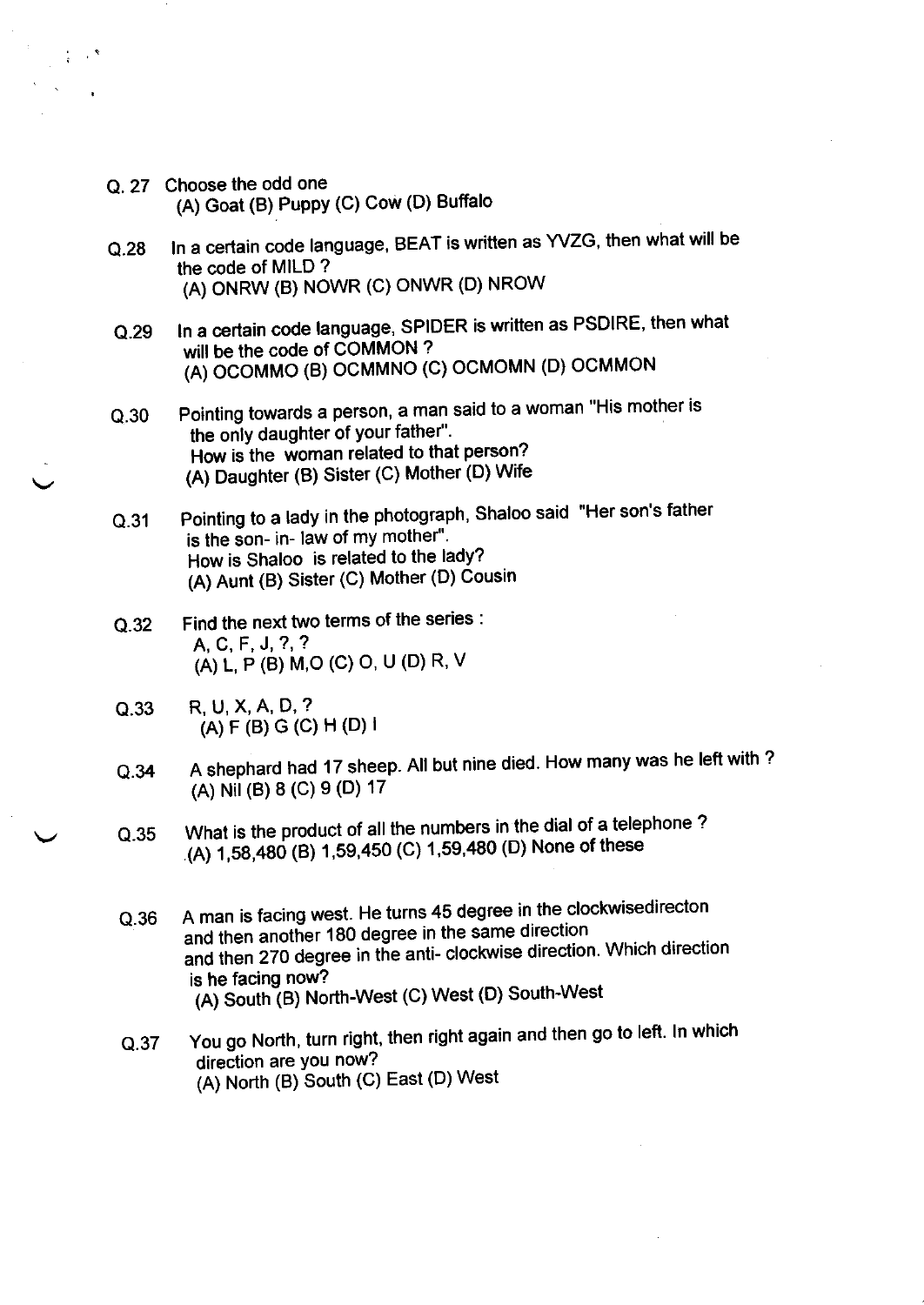- Q.38 Choose the analogous pair (for O.38 & O. 39 ) Energy: Joule (A) Axe : Grind (B) Ammeter:Current (C) Power: Ampere (D) Resistance : Ohm
- Q.39 Darkness : Lamp (A) Fatigue : Exercise (B) Thirst : Water (C) Medicine : lllness (D) Study: Classroom
- Q,40 Arrange following words according to dictionary arrangement. 1. Epitaxy 2. Episode 3. Epigene 4. Epitome 5. Epilogue (A)  $1, 2, 3, 4, 5$  (B) 3, 2, 5, 4, 1 (C) 3, 5, 2, 1, 4 (D) 5, 4, 2, 1, 3
- Q.41 Average of first five multiples of 3 is - (A)  $0($ B) 5 (C) 9 (D) none of these
- Q.42 The average of five numbers is 27. lf one number is excluded, the average becomes 25. Find the excluded number.  $(A)$  35 (B) 33 (C) 53 (D) none of these
- Q.43 The sum of two numbers is 80. lf three times of one number is equal to five times of the other, find the numbers. (A) 60, 20 (B) 70, 10 (C) 50, 30 (D) none of these
- Q.44 Three-fourth of a number is more than two-third of the number by 5. The number is (A) 72 (B) 60 (C) 84 (D) 48
- Q.45  $60 = ?%$  of 400 (A) 6 (B) 12 (C) 15 (D) 20
- Q.46  $(50 + 50\% \text{ of } 50) = ?$ (A) 50 (B) 75 (C) 100 (D) 150
- Q.47 How is 3/4 expressed as percentage? (A) 0.75% (B)7.5Yo (c) 60% (D) 75%
- Q.48 What percent is 3% of 5% ? (A) 15% (B) 1.5% (C) 0.15% (D) none of these
- Q.49 By selling a chair for rupees 572, a man gains 30%. The cost price of the chair is - (A) 340 (B) 400 (C) 440 (D) none of these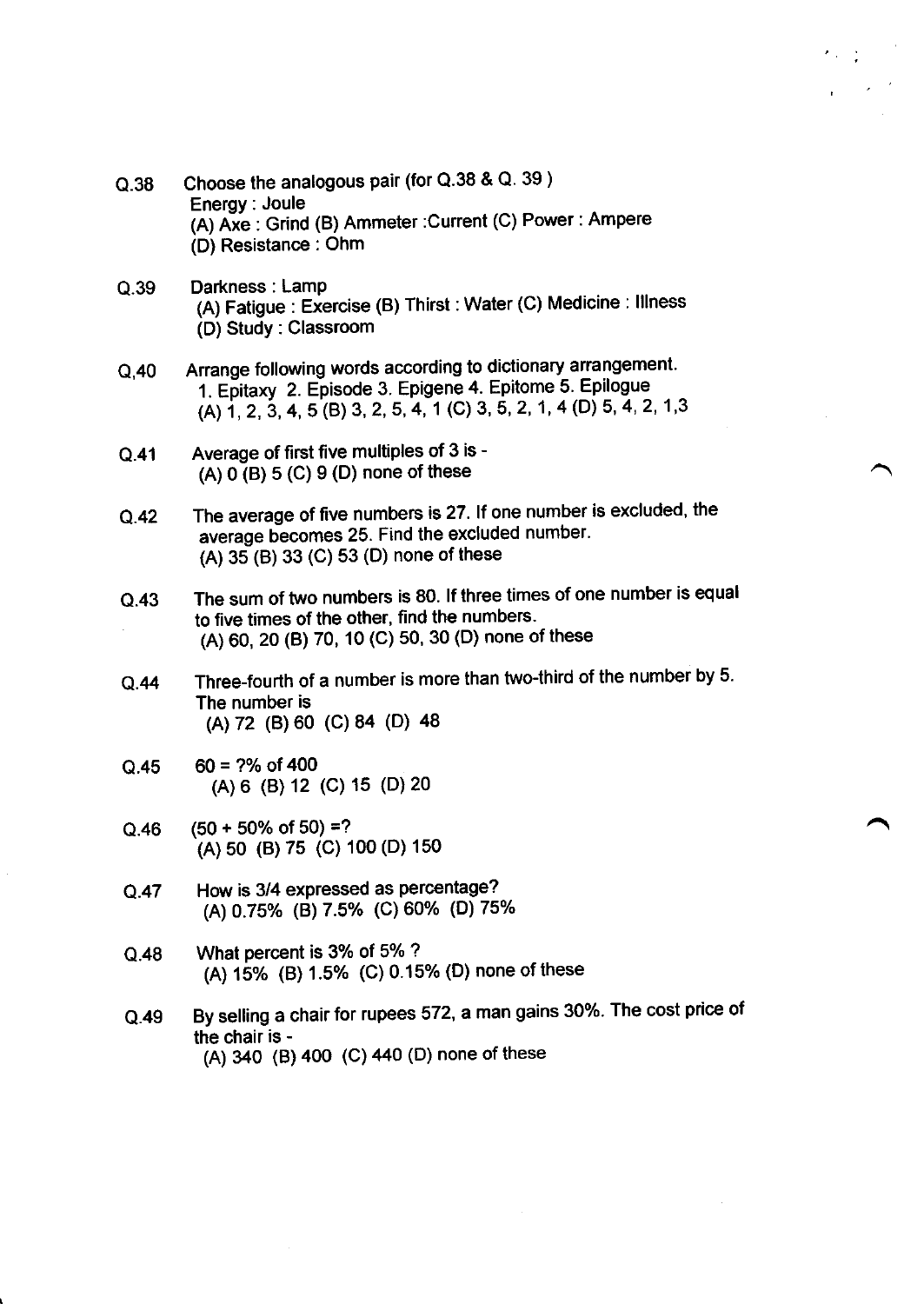| Q.50 | A sold a watch to B at 20% gain and B sold to C at a loss of 10%.<br>If C bought the watch for rupees 216, at what price |  |
|------|--------------------------------------------------------------------------------------------------------------------------|--|
|      | did A purchase it?                                                                                                       |  |
|      | (A) 200 (B) 216 (C) 250 (D) 176                                                                                          |  |

- Q.51 If  $A : B : C = 2 : 3 : 4$ , then  $A/B : B/C : C/A = ?$ (A)8: 9: 16 (B) 8:9:12 (C)8:9 :24 (D)4:9: <sup>16</sup>
- Q.52 If  $A = 1/3$  B and B = 1/2 C, then A : B : C = ? (A)1 :3:6 (B)2:3:6 (C) 3:2:6 (D)3: 1 :6
- Q.53 Two trains are running in opposite directions with speeds 62 kmph and 40 kmph respectively. If the length of one train is 250m and they cross each other in 18 seconds, the length of the other train is --(A) 145m (B) 230m (C) 260m (D) none of these
- Q.54 A 120m long train takes 10 seconds to cross a man standing on a platform. The speed of the train is --(A) 10 m/sec (B) 12 m/sec (C)15 m/sec (D) 20 m/sec
- o.55 A man can row upstream at 6 km/hr and down stream at 10 km/hr. Find man's rate in still water -  $(A)$  2 km/hr  $(B)$  8 km/hr  $(C)$  0 km/hr  $(D)$  none of these
- Q.56 ln what ratio must a grocer mix teas worth rupees 60 a kg and rupees 65 a kg so that by selling the mixture at rupees 68.20 a kg , he may gain 10% ? (A)  $3:2$  (B)  $3:4$  (C)  $3:5$  (D)  $4:5$
- Q.57 How much simple interest will rupees 2000 earn in 18 months at 6% per annum? (A) 120 (B) 180 (C) 216 (D) 240
- Q. 58 <sup>A</sup>sum of money at simple interest amounts to rupees 2240 in 2 years and rupees 2600 in 5 years . The sum is- (A) 1880 (B) 2000 (C) 2120 (D) Data inadequate
- Q.59 The difference between compound interest and simple interest on rupees  $8000$  at 5% p.a. for 3 years is (A) 50 (B) 60 (c) 61 (D) 600
- Q.60 The L.C.M.of two numbers is 2310 and their H.C.F. is 30 .If one of these numbers is 210, the second number is- (A) 330 (B) 1470 (c) 2100 (D) 16170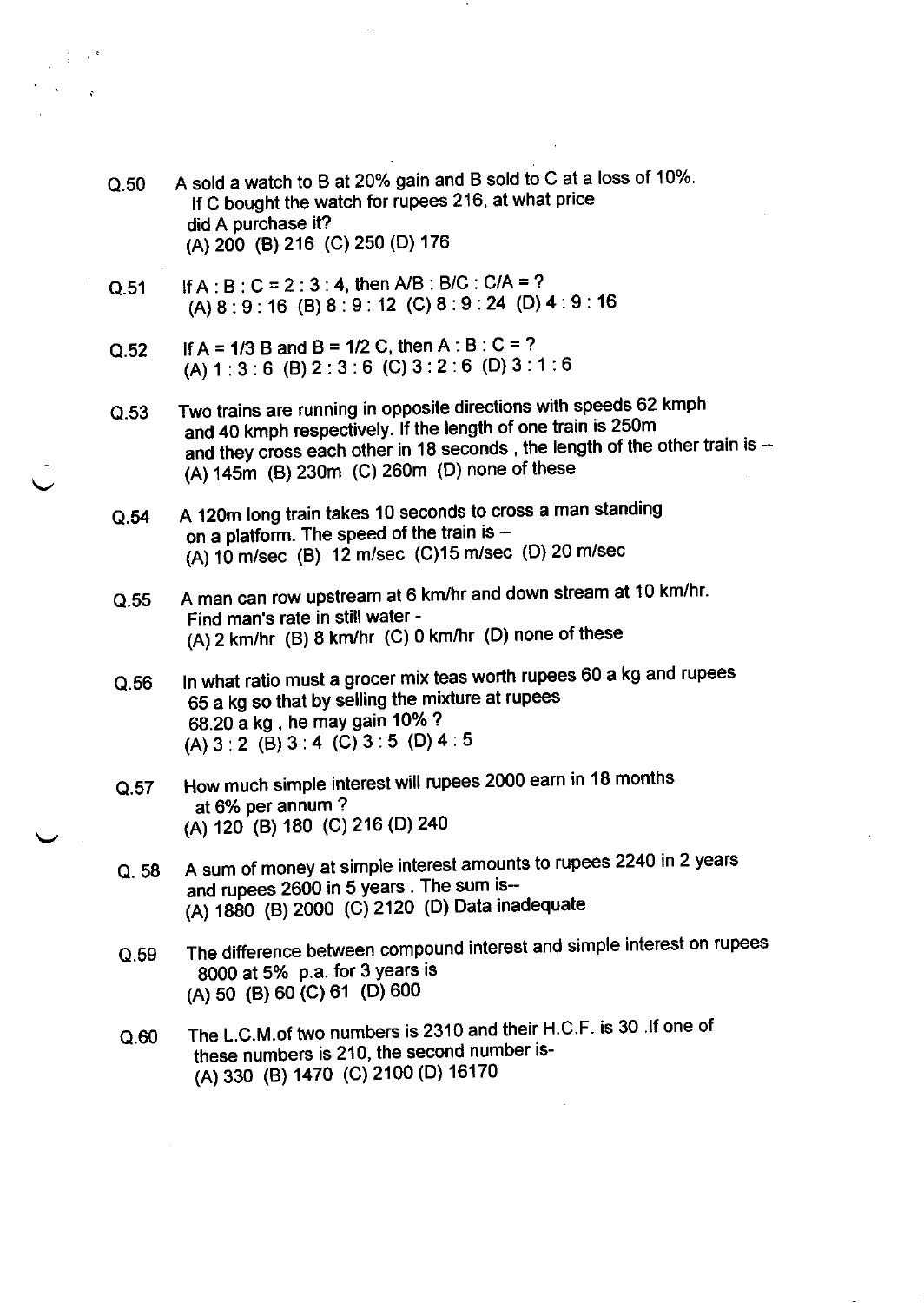- Q.61 The unit of electrical resistance is- (A) volt (B) Ampere (C) ohm (D) none of these
- Q.62 Electric potential is a quantity  $(A)$  vector  $(B)$  scalar  $(C)$ Both of these  $(D)$  none of these
- Q.63 If three lamps of 220V 100W, 220v 50w and 220V 25W are connected in series to a22OY supply which lamp will glow brightest. (A)100W (B) 50W (C) 25W (D) none of these
- Q.64 Two resistors of 6 ohm and 3 ohm are connected in parallel. Find their equivalent resistances.  $(A)2$  ohm  $(B)$  9 ohm  $(C)$  5 ohm  $(D)$  None of these
- Q.65 Volt meter is used to measure (A) impedance (B) current (C) voltage (D) None of these
- Q.66 Ammeter is used to measure (A) impedance (B) current (C) voltage (D) None of these
- Q.67 A Galvanometer is converted into an ammeter by (A) Connecting a High Resistance in parallel with Galvanometer (B) Connecting a High Resistance in series with Galvanometer (C)Connecting a low Resistance in parallel with Galvanometer (D) None of these
- Q.68 A Galvanometer is converted into a Voltmeter by (A) Connecting a High Resistance in parallel with Galvanometer (B) Connecting a High Resistance in series with Galvanometer (C)Connecting a low Resistance in parallel with Galvanometer (D) None of these
- Q.69 Kirchhoffs first law is based upon (A) Law of Conservation of Mass (B) Law of Conservation of Charge (C) Law of Conservation of energy (D) None of these
- Q.70 Kirchhoffs second law is based upon (A) Law of Conservation of Mass (B) Law of Conservation of Charge (C) Law of Conservation of energy (D) None of these
- O.71 lf n number of cells of emf E and internal resistance r are connected in parallel then total internal resistance of all cells is (A) nr (B) r/n (C) n+r (D)None of these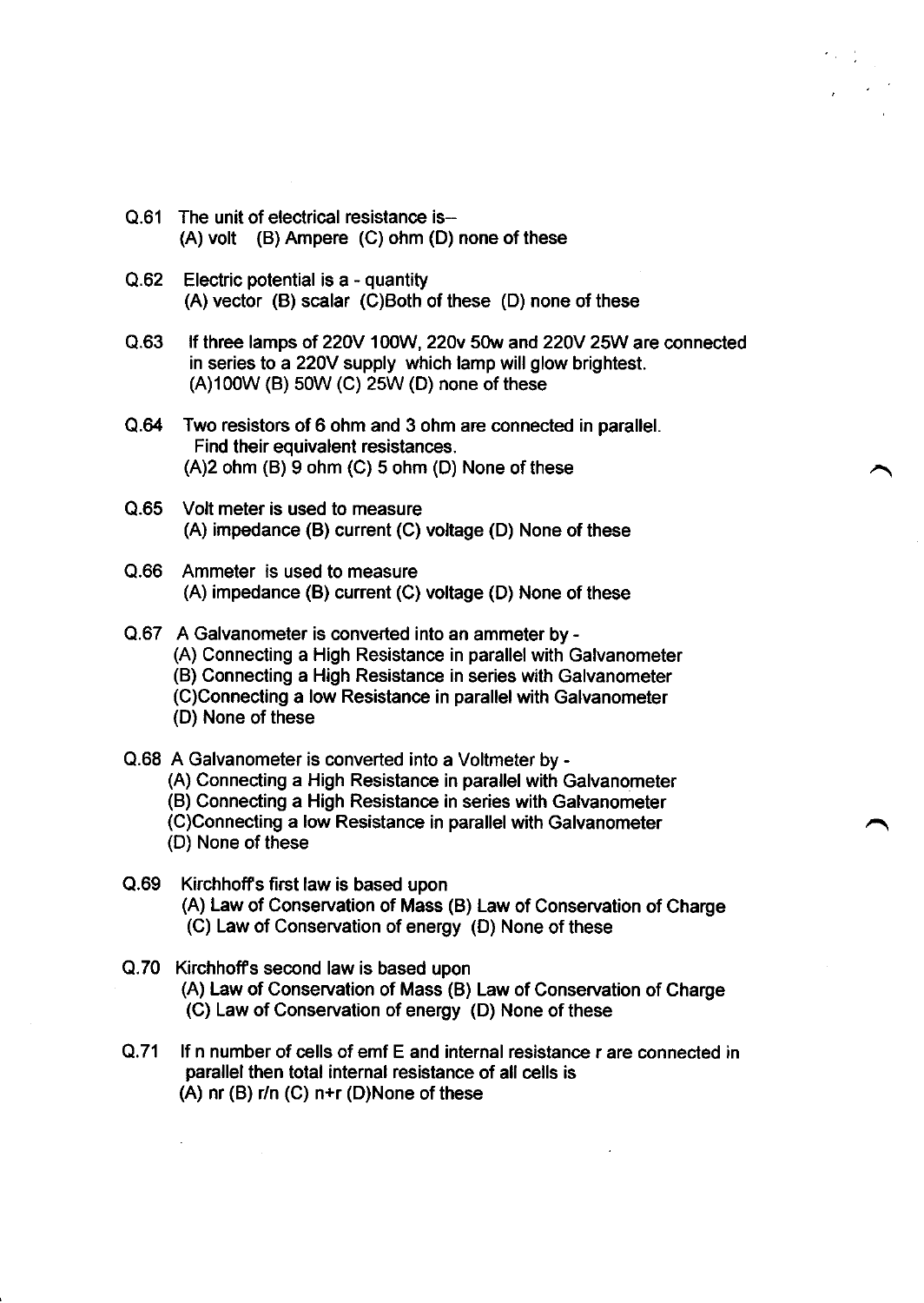- Q.72 lf the separation between two charges is increased, the electric potential energy of the charges (A) increases (B) decreases (C) remains same (D) may increase or decrease
- Q.73 lf a positive charge is shifted from a low-potential region to a high-potential region, the electric potential energy (A) increases (B) decreases (C) remains same (D) may increase or decrease
- Q.74 lf a body is charged by rubbing it, its weight (A) remains precisely constant (B) increases slightly (C) decreases slightly (D) may increase slightly or may decreases slightly
- Q.75 Mark out the correct options (A)The Total charge of the universe is constant (B)The Total positive charge of the universe is constant (C)The Total negative charge of the universe is constant (D) none of these
- Q.76 what about charge is correct ? (1) charge is a scalar quantity (2) lt can be two types positive or negative (A) 1 (B) 2 (C) 1 & 2 (D) None of these
- Q.77 Sl unit of Charge is (A) Stat coulomb (B) Coulomb (C) Farad (D) None of these
- Q.78 Electric Field is a quantity  $(A)$  Tensor  $(B)$  Scalar  $(C)$  Vector  $(D)$  None of these
- Q.79 what about Electric Field lines is correct ? (1) Two lines never intersect (2) Always flow from higher potential to lower potential (A) 1 (B) 2 (C) 1 & 2 (D) None of these
- Q.80 what about Gauss's law is correct ? (1) Valid for closed surface only (2) Does not depends upon shape or size of the closed surface
	- (A) 1 (B) 2 (C) 1 & 2 both (D) None of these
- Q.81 Binary equivalent of 23 is (A)10111 (B) 11111 (C) 10011 (D) 10101
- Q.82 Addition of binary no. 101+ 11 is (A) 111 (B) 1100 (C) 1000 (D) None of these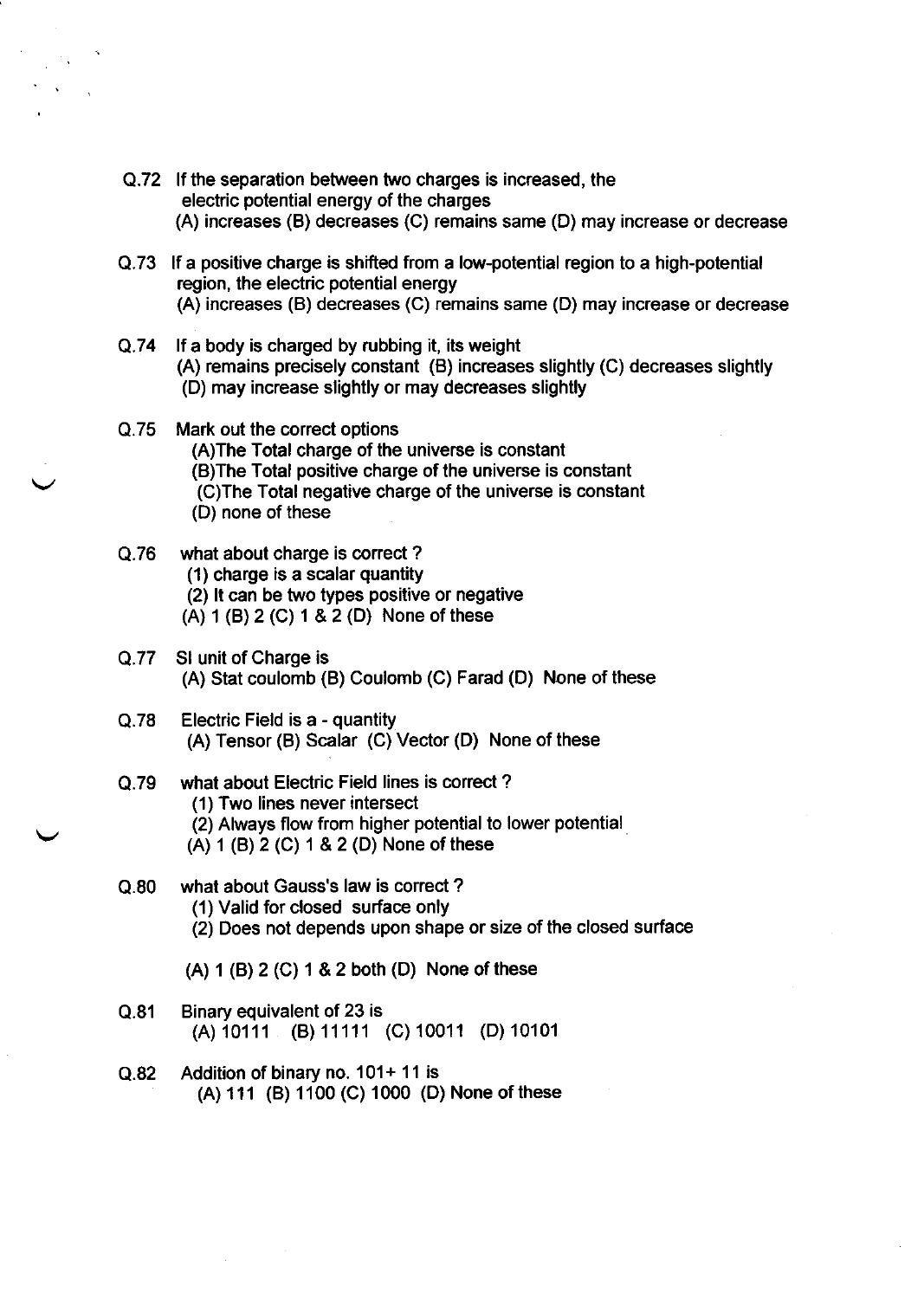- Q.83 substraction of binary no. 11011 1110 is (A) 1 101 (B) 1 100 (C) 1 000 (D) 0000
- Q.84 The output of AND gate is <sup>1</sup> (A) lf both inputs are zero (B) lf any one of inputs/all input is <sup>1</sup> (C) Both A & B are correct (D)None of these

 $\overline{\phantom{a}}$ 

- Q.85 The output of OR gate is <sup>1</sup> (A) lf both inputs are zero (B) lf any one of inputs is <sup>1</sup> (C) If All inputs are  $1$  (D)None of these
- Q.86 A gate has the following truth table<br>  $P$  1 1 0 0<br>  $Q$  1 0 1 0<br>  $R$  1 0 0 0 The gatr is  $1\quad 0$ 0 0 0 (A) NOR (B) OR (C) NAND (D) AND
- Q. 87 lf A and B are two inputs in AND gate, then AND gate has an output of 0 when the value of A and B are (A)  $A=0$ ,  $B=0$  (B)  $A=0$ ,  $B=1$  (C)  $A=1$ ,  $B=0$  (D) all are correct
- Q.88 A gate in which all the inputs must be low to get a High Output is called (A) NOR (B) An lnverter (C) NAND (D) AND
- Q.89 lf two inputs of a NAND gate are shorted , the gate is equivalent to (A) XOR (B) OR (C) NOR (D) NOr
- Q.90 The binary number 11111 is equivalent to the decimal number (A) 19 (B) 31 (C) 23 (D) 22
- Q.91 No of electrons in the valence shell of a semiconductor is (A) 1 (B) 2 (C) 3 (D) 4
- Q.92 Hole is (A) an anti-particle of electron (B) a valency created when an electron leaves a covalent bond (C) abscence of free electrons (D)an artificially created particle
- Q.93 When a resistor is placed in an Altemating current ckt
	- (A) Current leads potential
	- (B) Current lags behind potential
	- (C) Current and Potential are in same phase
	- (D) none of the above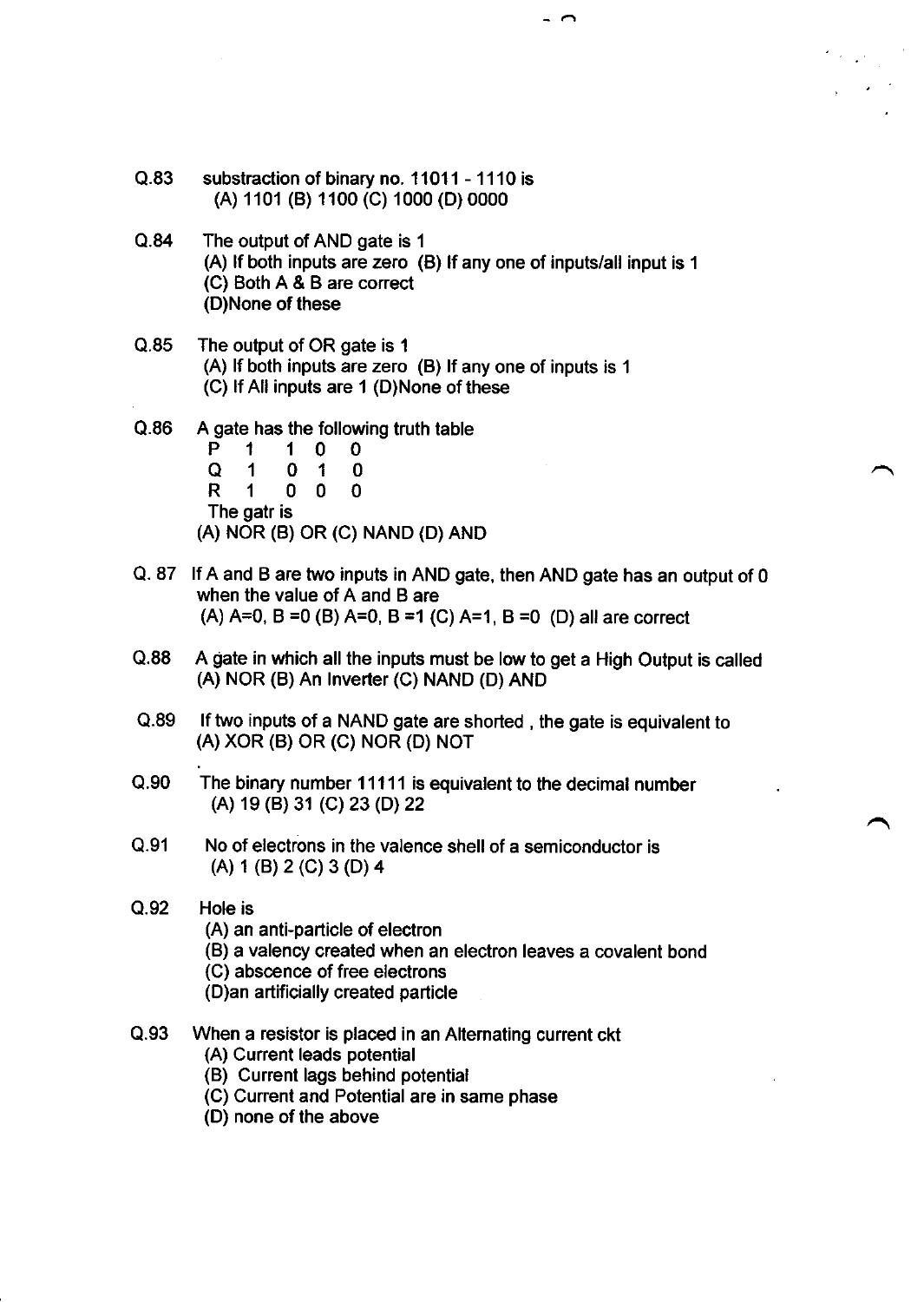- Q.94 When a lnductor is placed in an Altemating current ckt
	- (A) Current leads potential
	- (B) Current lags behind potential
	- (C) Current and Potential are in same phase
	- (D) none of the above
- Q.95 When a Capacitor is placed in an Alternating current ckt (A) Current leads potential
	- (B) Cunent lags behind potential
	- (C) Current and Potential are in same phase
	- (D) none of the above
- Q.96 When a Capacitor is placed in an Alternating current ckt (A) Current leads potential by 90 degree
	- (B) Current leads potential by 180 degree
	- (C)Current leads potential by 45 degree
	- (D) none of the above
	-
	- Q.97 When a inductor is placed in an Alternating current ckt (A) Current lags potential by 90 degree
		- (B) Current lags potential by 180 degree
		- (C)Cunent lags potential by 45 degree
		- (D) none of the above
	- Q.98 The majority charge carriers in P-type semiconductors are (A) Electrons
		- (B) Protons
		- (C) Holes
		- (D) Nuetrons
		- Q.99 When a semiconductor is heated, its resistance
			- (A) decreases
			- (B) increases
			- (C) Remains unchanged
			- (D) Nothing is definite
		- Q.100 The P-N junction is
			- (A) An ohmic resistance
			- (B) non ohmic resistance
			- (C) a positive resistance
			- (D) a negative resistance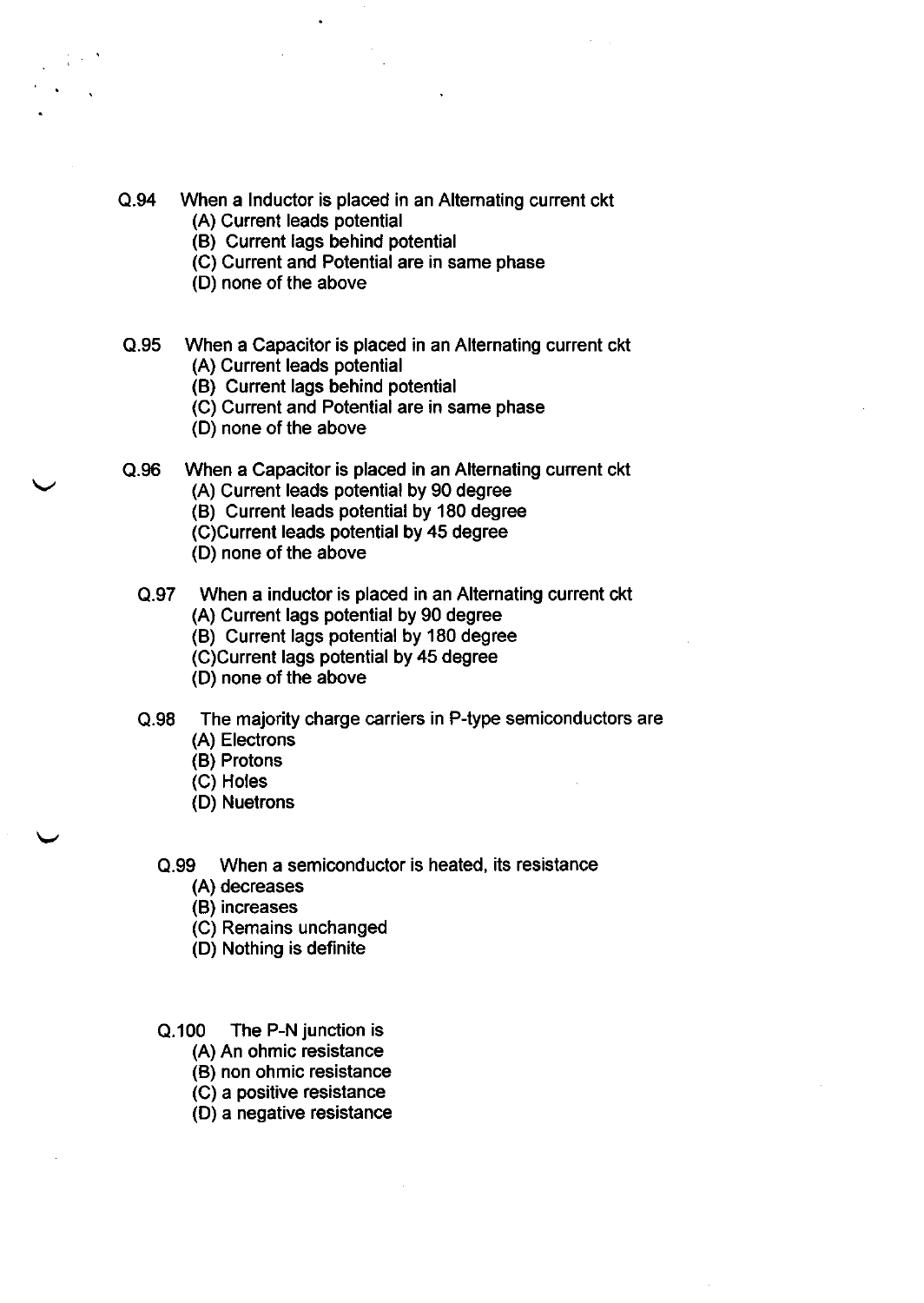

Q.101 to 108 find current and potential as directed

- Q.101 The Potential at 4 ohm Resistance is
	- (A)8v
	- (B)6V
	- $(C)$  4 V
	- $(D)$  2 V
- 0.102 The Potential at 6 ohm Resistance is (A) 8V  $(B)$  6 V
	- (c)4v  $(D)$  2 V
- The Potential at 3 ohm Resistance is (A)8v (B)6V  $(C)$  4 V (D)2v Q.103
- The Potential at 2 ohm Resistance is (A)8V (B)6v  $(C)$  4 V (D)2V Q.104
- The current at 4 ohm Resistance is (A) 2A Q.105
	- (B) 1/34
	- (c) 2/3A
	- (D) 1A

The current at 6 ohm Resistance is (A) 2A (B) 1/3A Q.106

- (c) 2/3A
- $(D)$  1A
-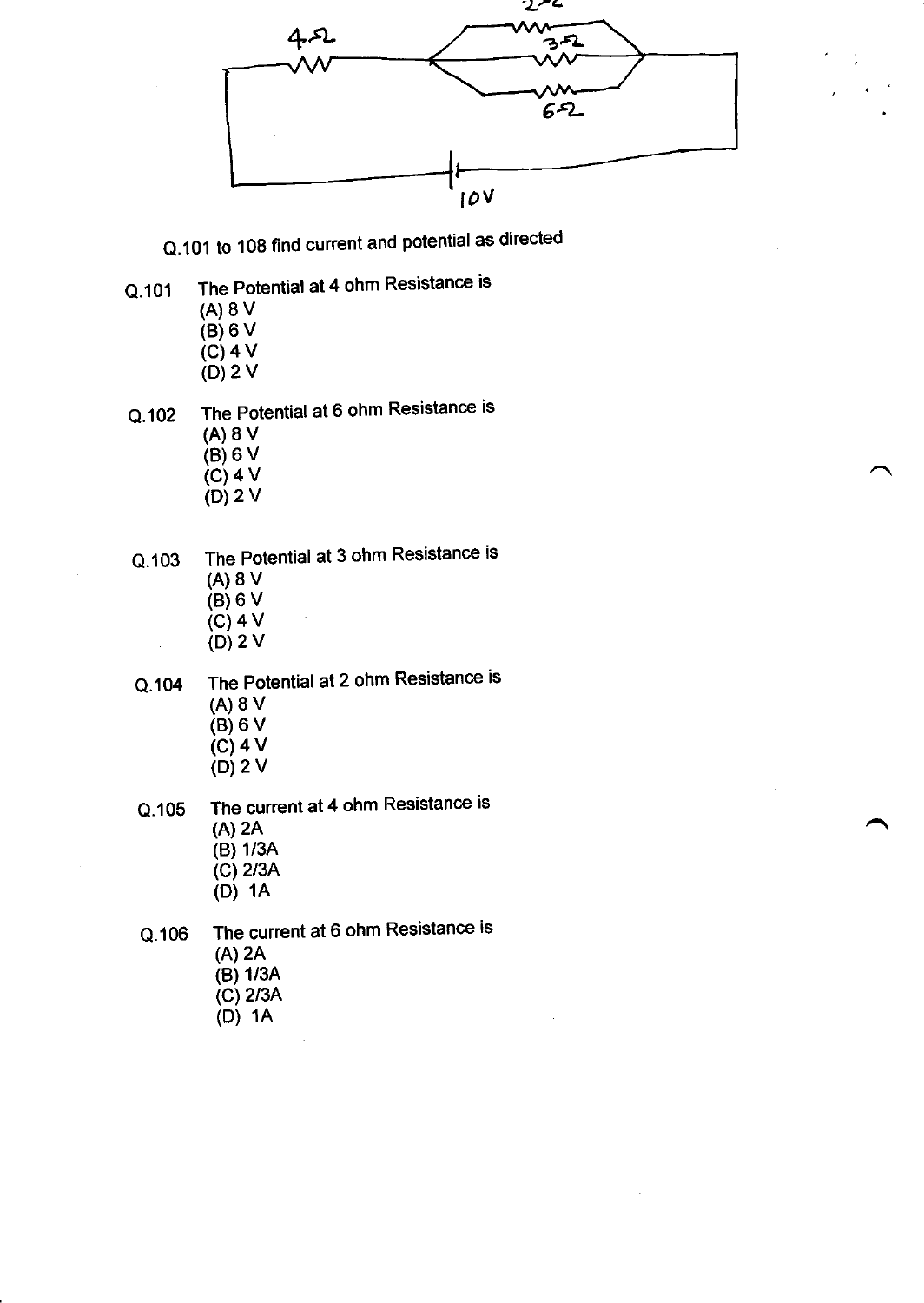- Q.107 The current at 3 ohm Resistance is (A) 2A (B) 1/34 (c) 2/34 (D) 1A
- Q.108 The current at 2 ohm Resistance is (A) 2A (B) 1/3A (c) 2/3A (D) 1A
- $\bigcirc$   $\bigcirc$   $\circ$ Q.109 to 118 find current and potential as directed<br>Q.109 The Potential at A Resistance is The Potential at A Resistance is b '<br>A  $(A)$  4 V  $(B)$  1 V  $(C)$  3 V  $\circledcirc$  $\widehat{\mathsf{E}}$ (D)2v Q.110 The Potential at B Resistance is  $(A)$  4 V<br>(B) 1 V  $122$ (B) 1 V  $122\begin{bmatrix} 62 \\ 8 \end{bmatrix}$  62 (c) 3V a  $\frac{5}{9}$   $\frac{5}{3}$   $\frac{5}{9}$ (D)2v Q.111 The Potential at C Resistance is (A)4v (B) 1v (c)3v (D)2v l0vQ.112 The Potential at D Resistance is (A)4v (B) 1V
	-
	- $(C)$  3 V (D)2v
- Q.113 The Potential at E Resistance is  $(A)$  4 V (B)1v
	- $(C)$  3 V
	- (D)2v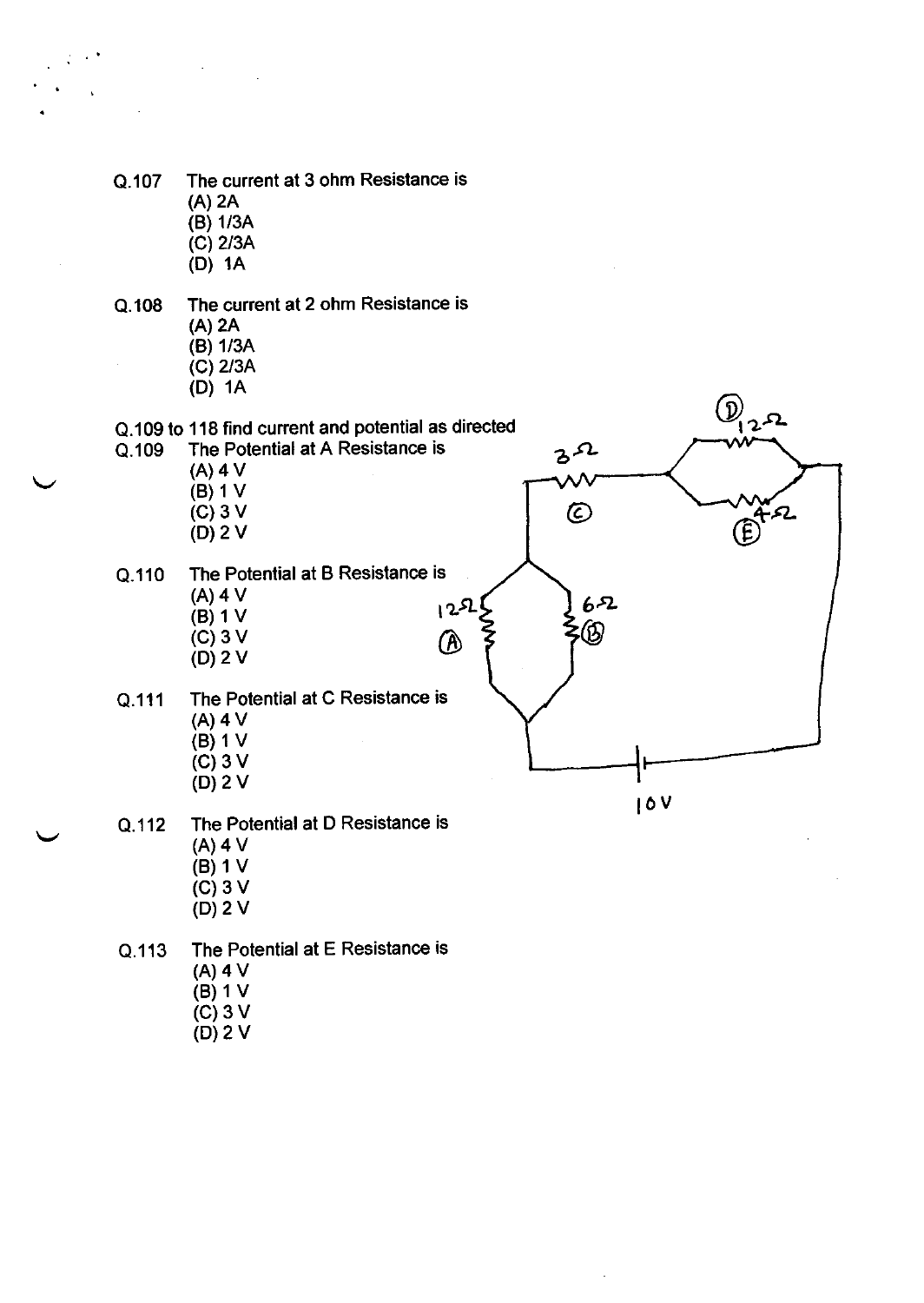- Q.114 The current at A Resistance is (A) 1/34 (B) 2/3A  $\overline{(C)}$  1A (D) 3/4A
- Q.115 The current at B Resistance is (A) 1/3A (B) 2/3A  $(C)$  1A (D) 3/4A
- Q.116. The current at C Resistance is  $(A)$  1/3A (B) 2/34  $\sim$ k.  $(C)$  1A  $\mathbf{v}_{\mathrm{in}}$ (D) 3/4A

Q.117 The current at D Resistance is (A) 1/3A  $(B)$  2/3A ... (c) 1A (D) 1/4A ١è

- Q.118 The current at E Resistance is (A) 1/3A  $\mathbb{R}^2$ (B) 2/3A
	- (c) 1A
	- (D)  $3/4A$
- Q.119 ln which frequency range, space waves are normally propagated (A) HF
	- (B) VHF
	- (c) UHF
	- (D) SHF

Q.120 The process of superimposing signal frequency on the carrier wave is known as

- (A) Transmission
- (B) Reception
- (C) Modulation
- (D) Detection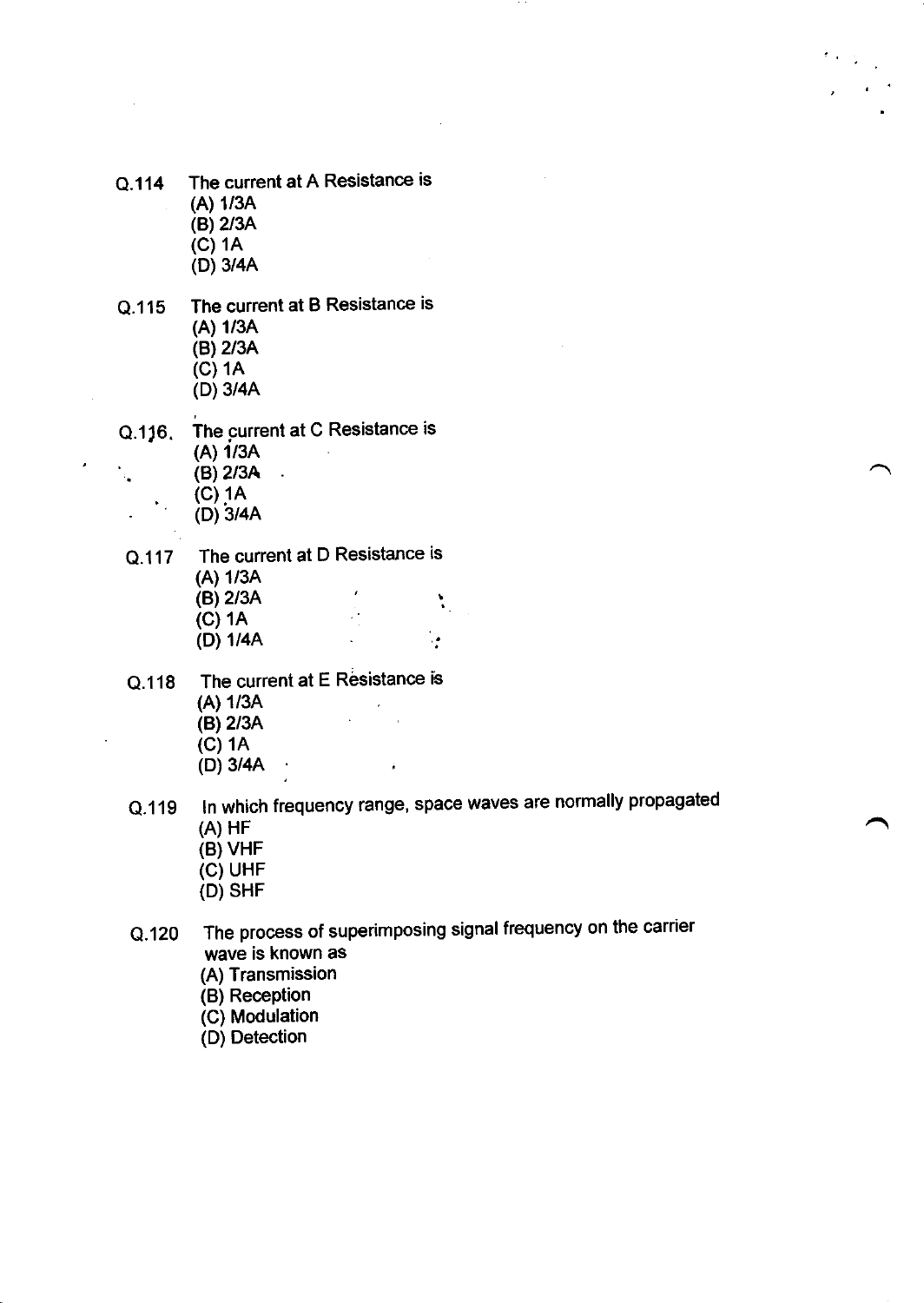- Q.121 Long distance short wave radio broadcasting uses
	- (A) Ground wave
	- (B) lonospheric wave
	- (C) Direct wave
	- (D) Sky waves
- Q.122 ln a communication system noise is most likely to affect the signal (A) At the Transmitter
	- (B) ln the channel or in the transmission line
	- (C) ln the information source
	- (D) At the receiver
- o.123 The waves used in telecommunication are
	- $(A)$   $R$
	- (B) UV
	- (C) Microwave
	- (D) Cosmic Rays
- Q.124 Television signals on earth cannot be received at distances greater than 100 KM from the transmission station.
	- The reason behind is that
	- (A) The receiver antenna is unable to detect the signal at a distance greater than 100 km.
	- (B) TV pogramme consists of both audio and video signals
	- (C) TV signals are less powerful than radio signals.
	- (D) The surface of earth is curved like a sphere.
- AM is used for broadcasting because Q.125
	- (A) lt is more noise immune than other modulation systems.
	- (B) lt requires less transmitting power compared with other systems
	- (C) lts use avoids receiver complexity.
	- (O) None of these.
- Q.126 Range of frequencies allotted for commercial FM Radio
	- (A) 88 to 108 MHz.
	- (B) 88 to 108 KHz.
	- $(C)$  8 to 88 MHz.
	- (D) None of these.
- Q.127 The velocity factor of a transmission line is x. lf dielectric constant of the medium is 2.6, then the value of x is.
	- (A) 0.26
	- (B) 0.62
	- (c) 2.6
	- (D) None of these.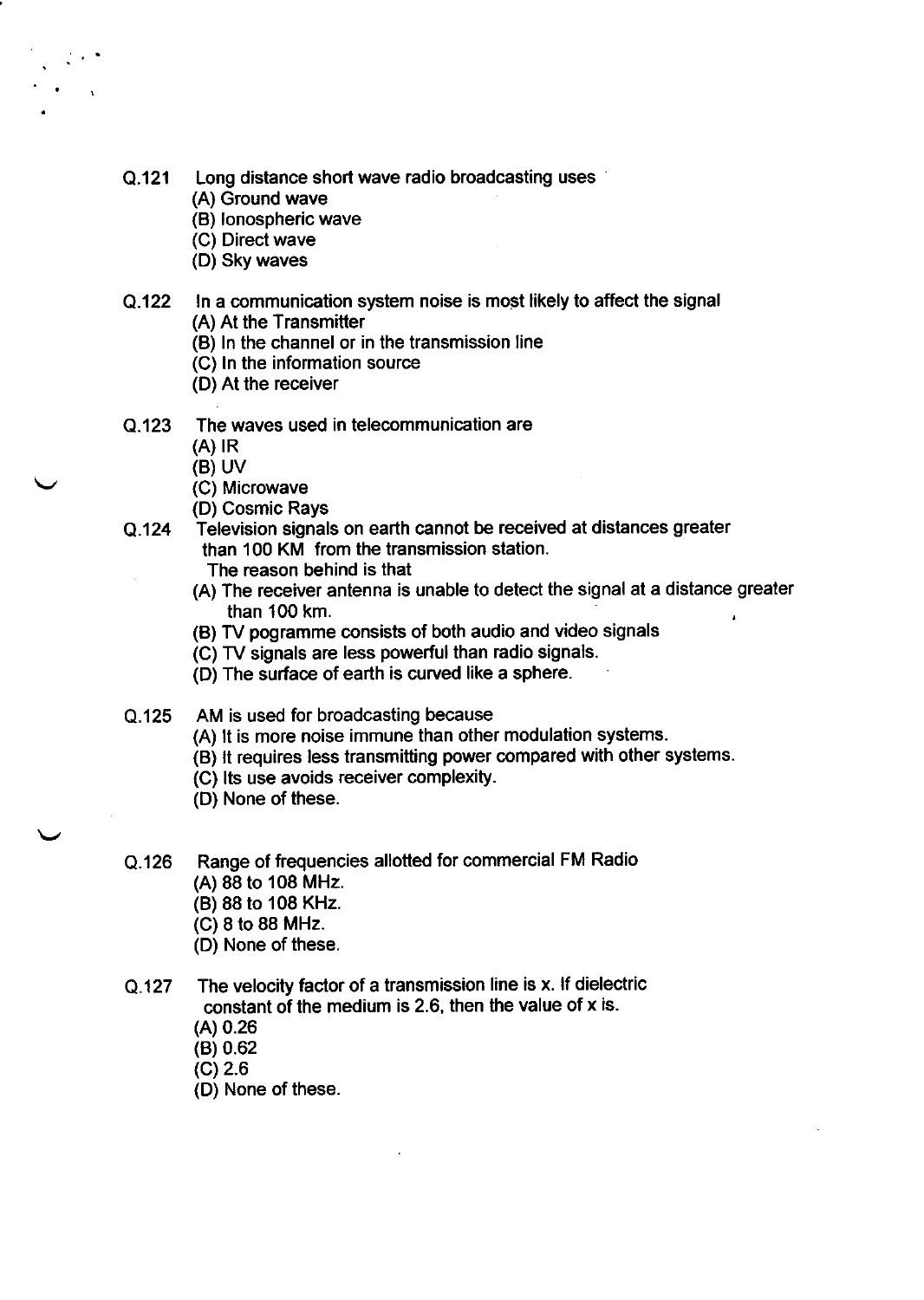- Q.128 The radio waves of frequency 300MHz to 3000 MHz belongs to .
	- (A) High frequency band.
	- (B) Very High frequency band.
	- (C) Ultra FrequencY band.
	- (D) None of these.
- o.129 The maximum peak to peak voltage of an AM wire is 24mv and the minimum peak to peak voltage is 8mv. The modulation factor is-
	- (A) 10%
	- (B) 20%
	- (c) 50%
	- (D) None of these.
- Q.130 The phenomenon by which light travels in an optical fibre is -
	- (A) Reflection
	- (B) Refraction
	- (C) Total internal reflection
	- (D) None of these.
- Q.131 Which of the following is not true about optical fibre -
	- (A) Optical fibres may have homogeneous core with a suitable cladding.
		- (B) Optical fibres can be of graded refractive index.
		- $\overline{c}$  C) Optical fibres are subject to electromagnetic interference from outside.
		- $(D)$  Optical fibres have extremely low transmission loss.
- Q.132 A digital signal -
	- (A) is less reliable than analog signal.
	- $\overline{16}$  is more reliable than analog signal.
	- $\overline{C}$  is equally reliable as the analog signal.
	- (D) None of these.
- Q.133 Modern communication systems use -
	- (A) Analog circuits.
	- (B) Digital circuits.
	- $\overline{C}$  Combination of analog and digital circuits.
	- (D) None of these.
- Q.134 The audio signal -
	- (A) Can be sent directly over the air for large distance.
	- $\overline{(\mathsf{B})}$  Can not be sent directly over the air for large distance.
	- (C) Posses very high frequencY.
	- (D) None of these.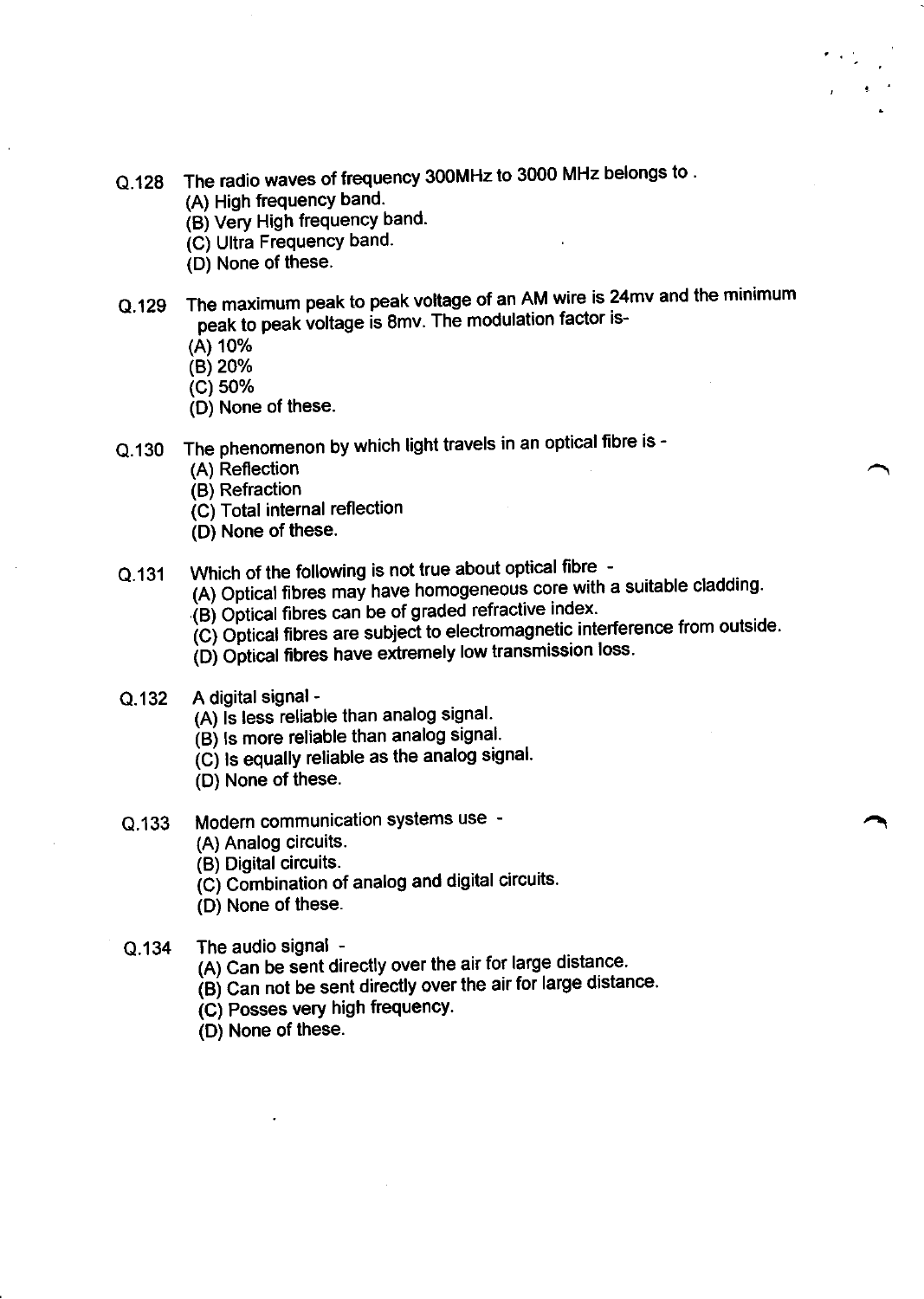- Q.135 The types of modulation which are possible are
	- (A) One only.
	- (B) Two only.
	- (C) Three onlY.
	- (D) None of these.
- Q.136 ln Amplitude Modulation -
	- (A) Only the amplitude is changed but frequency remains same.
	- (B) Both the Amplitude and frequency change equally.
	- (C) Both the Amplitude and frequency change unequally.
	- (D) None of these.
- Q.137 Modulation factor determines -
	- (A) Only the strength of the transmitted signal.
	- (B) Only the quality of the transmitted signal.
	- (C) Both the strength & quality of the signal.
	- (D) None of these.
- Q.138 Degree of modulation -
	- (A) Can take any value.
	- (B) Should be less than 100%
	- (C) Should exceed 100%.
	- (D) None of these.
- Q.139 lntelsat satellite is used for -
	- (A) Radio communication.
	- (B) lntercontinental communication-
	- (C) Radar communication.
	- (D) None of these.
- Q.140 lntelsat satellite works as a -
	- (A) Transmitter.
	- (B) Repeater.
	- (C) Absorber.
	- (D) None of these.
- Q.141 Communication channel consists of
	- (A) Transmission line.
	- (B) OPtical fibre.
	- (C) Free space.
	- (D) all of these.
- Q.142 A microphone converts -
	- A) Sound signals into electrical signals (
	- (B) Electrical signals into sound signals.
	- (C) Both A & B above.
	- D) Neither A nor B. (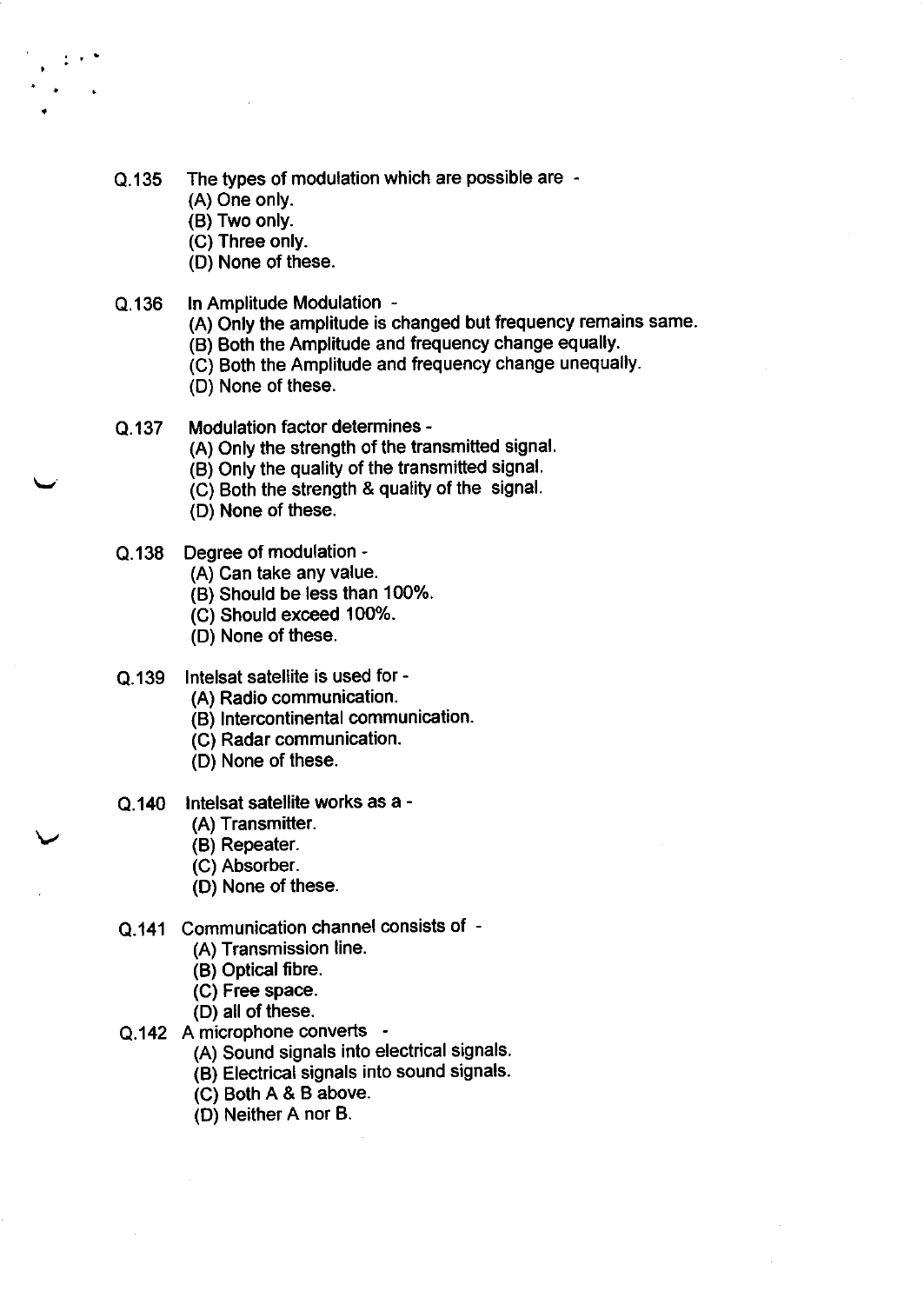- Q.143 A loudspeaker converts -
	- (A) Sound signals into electrical signals.
	- (B) Electrical signals into sound signals.
	- $(C)$  Both A & B above.
	- $(D)$  Neither A nor B.
- Q.144 Unit of capacitance is -
	- (A) Tesla.
	- (B) Henry.
	- (C) Farad.
	- (D) None of these.
- Q.145 Unit of inductance is
	- (A) Tesla.
	- (B) Henry.
	- (C) Farad.
	- (D) None of these.
- Q.146 Unit of Magnetic field is -
	- (A) Tesla.
	- (B) Henry.
	- (C) Farad.
	- (D) None of these.
- Q.147 To use transistor as an amplifier -
	- $($ A) emitter base junction is in forward biased and collector junction is reverse biased.
	- (B) biasing voltage are not required.
	- $(c)$  both junction are forward biased.
	- (D) None of these.
- Q.148 Thinnest part of a transistoris
	- (A) collector.
	- (B) base.
	- (C) emitter.
	- $(D)$  None of these.
- Q.149 ln transistor symbol the arrow shows the direction of
	- (A) Current in the emitter.
	- $\overrightarrow{B}$  electron current in the emitter.
	- $(C)$  holes current in the emitter.
	- (D) None of these.